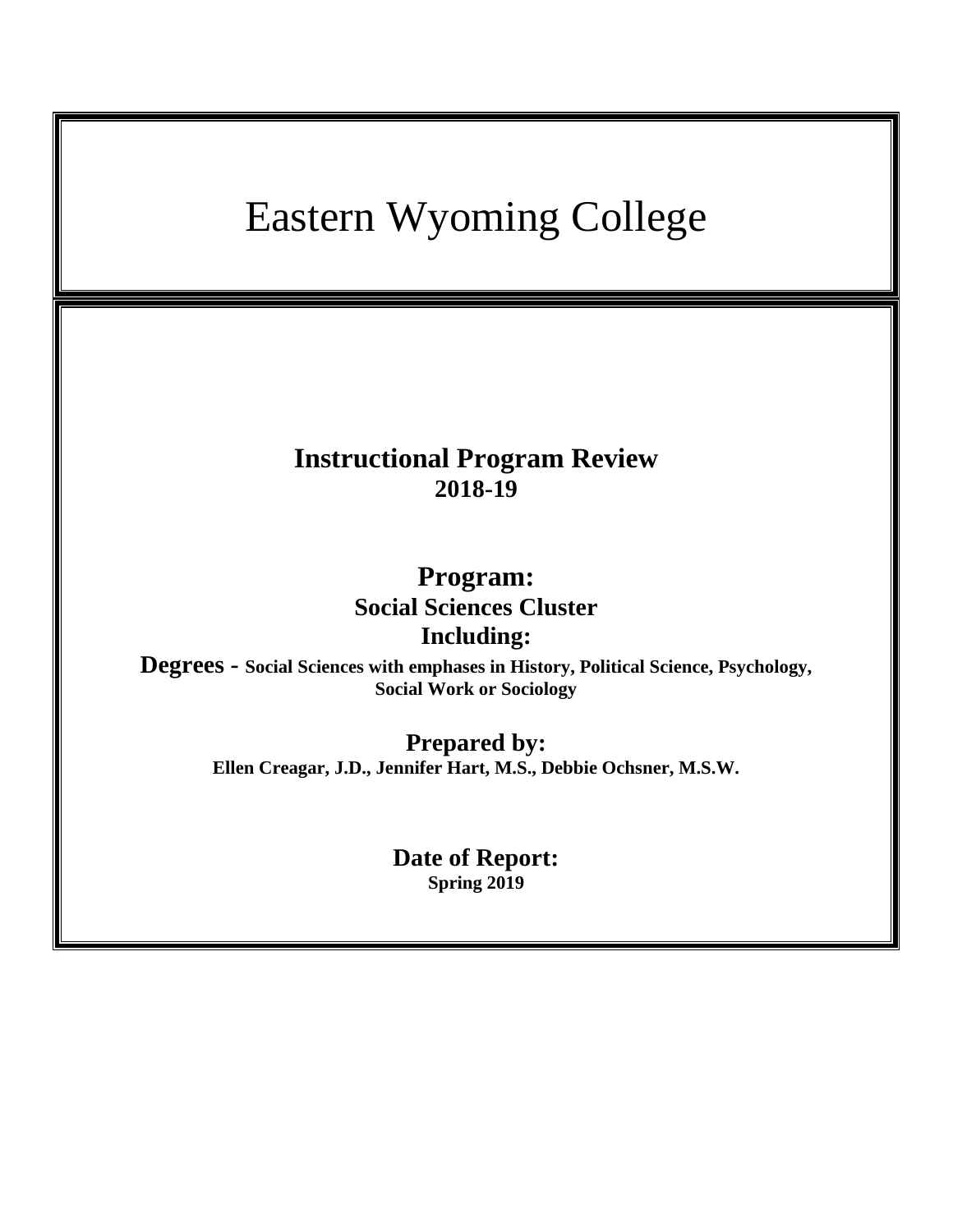# **EASTERN WYOMING COLLEGE Instructional Program Review**

**Program Name**: **Social Sciences**

### **Part I: Statistical Data from the past three years:**

|                                  | 2015-2016 | 2016-2017 | 2017-2018 | 5-Year  |
|----------------------------------|-----------|-----------|-----------|---------|
|                                  |           |           |           | Average |
| <b>Annualized FTE Enrollment</b> | 152.4     | 153.9     | 154.5     | 154.8   |
| <b>Annualized FTE Faculty</b>    | 11.1      | 9.9       | 10.1      | 10.7    |
| <b>Annual Student Majors</b>     | 29        | 33        | 46        | -37     |
| <b>Annual Degrees Conferred</b>  |           |           | 10        | 6.6     |

 $\text{FTE} = \text{Full-time equivalent}$  Notes:

Modes of Delivery:

 $\boxed{X}$  online  $\boxed{X}$  face-to-face

Advisory Committee Members: N/A

Community Partners or Internships (if applicable): The SOSC degree continues to offer internships in POLS for students interested in working during the Wyoming Legislative Session and also in Topics courses.

Revisions in Curriculum: There have been very few revisions in the curriculum of the core social science courses since the last program review.

## **Part II Narrative Analysis**

## **Description of Community Need:**

Current Community Need/Growth of Industry: These are academic transfer programs. After obtaining four year degrees, many students obtain employment in the fields of government, law, education, business, social or counseling work, international relations, advertising, analyses, archiving, consulting, congressional aides, foreign service officers, foundation staffers, information specialists, intelligence agents, journalists, legal assistants, lobbyists, personnel managers, or public relations staffers. Some of our students also pursue graduate degrees.

## **Activities in Support of Student Recruitment and Retention**

The Social Science program has been very consistent in enrollment and graduation rates from the independent degrees that existed prior to 2012. It is an attractive program with its flexibility and transferability. Further, our courses are the basis for all transfer students in terms of electives and general education categories.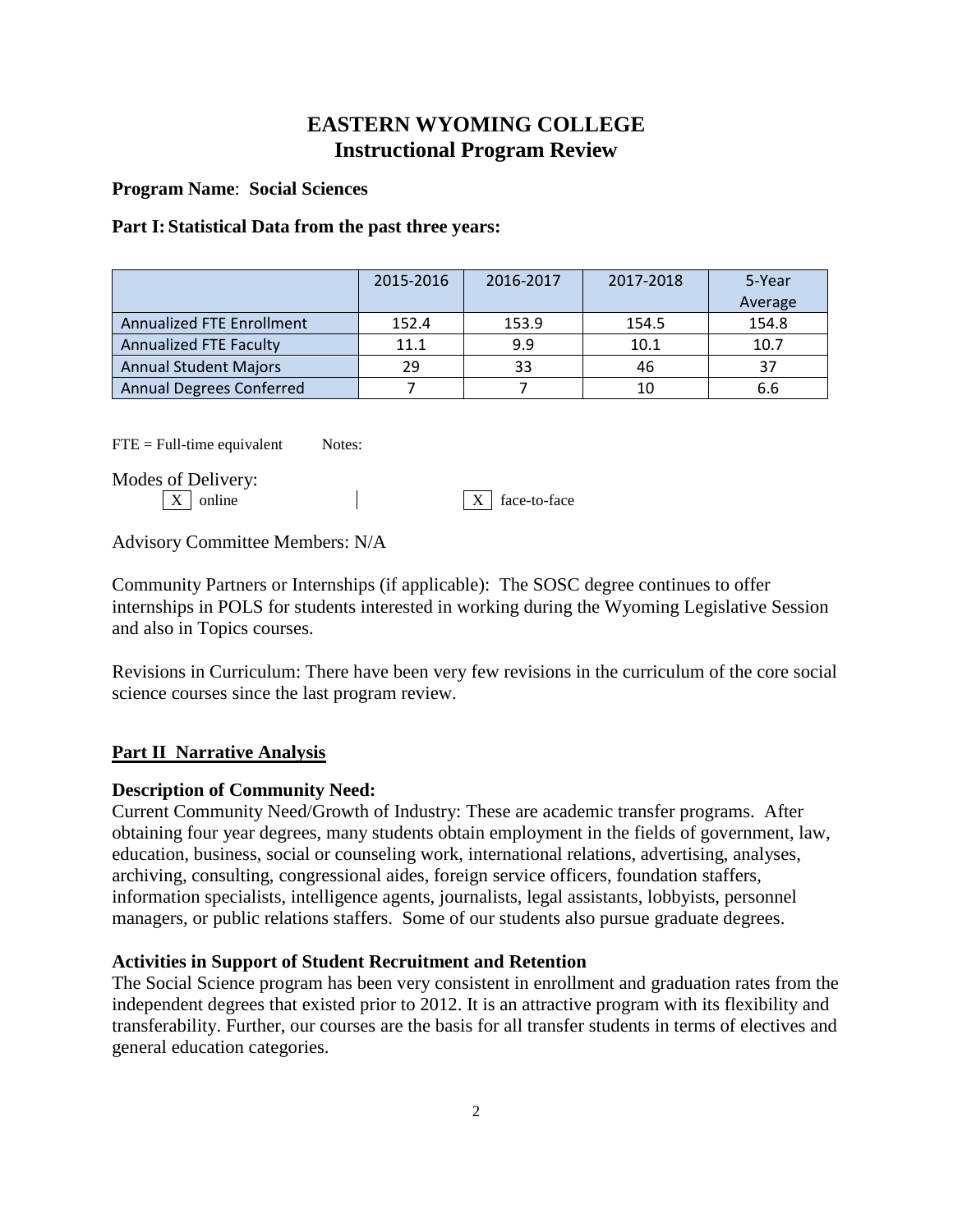Our students have access to a variety of scholarships including the Black and Gold, First Generation, Department Scholarship and the Hathaway Scholarship. These scholarships aid in recruitment of students.

**Assessment of Student Learning:** Analysis of Student Learning—The program assessment for SOSC is a capstone project. Students complete an online portfolio containing their transcript, a resume, a goals statement, samples of completed coursework, and a reflection on their educational experience in the program at EWC.

Statistical Data Results: Since the capstone course is required for graduation, the graduation rates in each program reflect capstone completion.

#### What has been learned?

The majority of students completing the Social Science program at EWC transfer to four-year institutions to pursue degrees in those respective fields. There are few job opportunities available to graduates who possess only Associates Degrees. The Social Science program is vital to the institution because it provides not only courses for majors but also multiple courses that fulfill general education requirements.

Students who transfer to the University of Wyoming are fully accepted at junior standing and have had no problems completing degrees in social science areas. Students who transfer to Chadron State College sometimes do have transfer issues with individual courses, but do transfer with junior standing.

EWC faculty have worked in conjunction with their counterparts at the University of Wyoming to develop 2+2 transfer agreements in the areas of Political Science. Psychology, Anthropology, Sociology, Social Work, History, and Social Sciences Secondary Education (in progress). These agreements provide students a pathway to complete a bachelor's degree in four years.

Courses include those in the following fields: American Studies, Anthropology, Communication, Economics, Geography, History, Philosophy, Political Science, Psychology, Sociology, Social Work, Spanish, Statistics, and Women's Studies.

**Strengths of the Program and Faculty:** The Social Science program maintains consistent enrollment in core courses as well as providing courses satisfying a General Education requirement for many educational programs at EWC. For several years, faculty have been devoted to developing program courses for distance delivery, increasing enrollment and course offerings.

The Social Science degree at EWC provides a high quality transfer education for an affordable price in a non-threatening and supportive environment; this is a place where students *want* to come to get a good education and good college experience. When they leave EWC, students are prepared to meet academic, technological, social, and cultural demands. EWC keeps our community young and vibrant by producing quality graduates and by offering quality programs.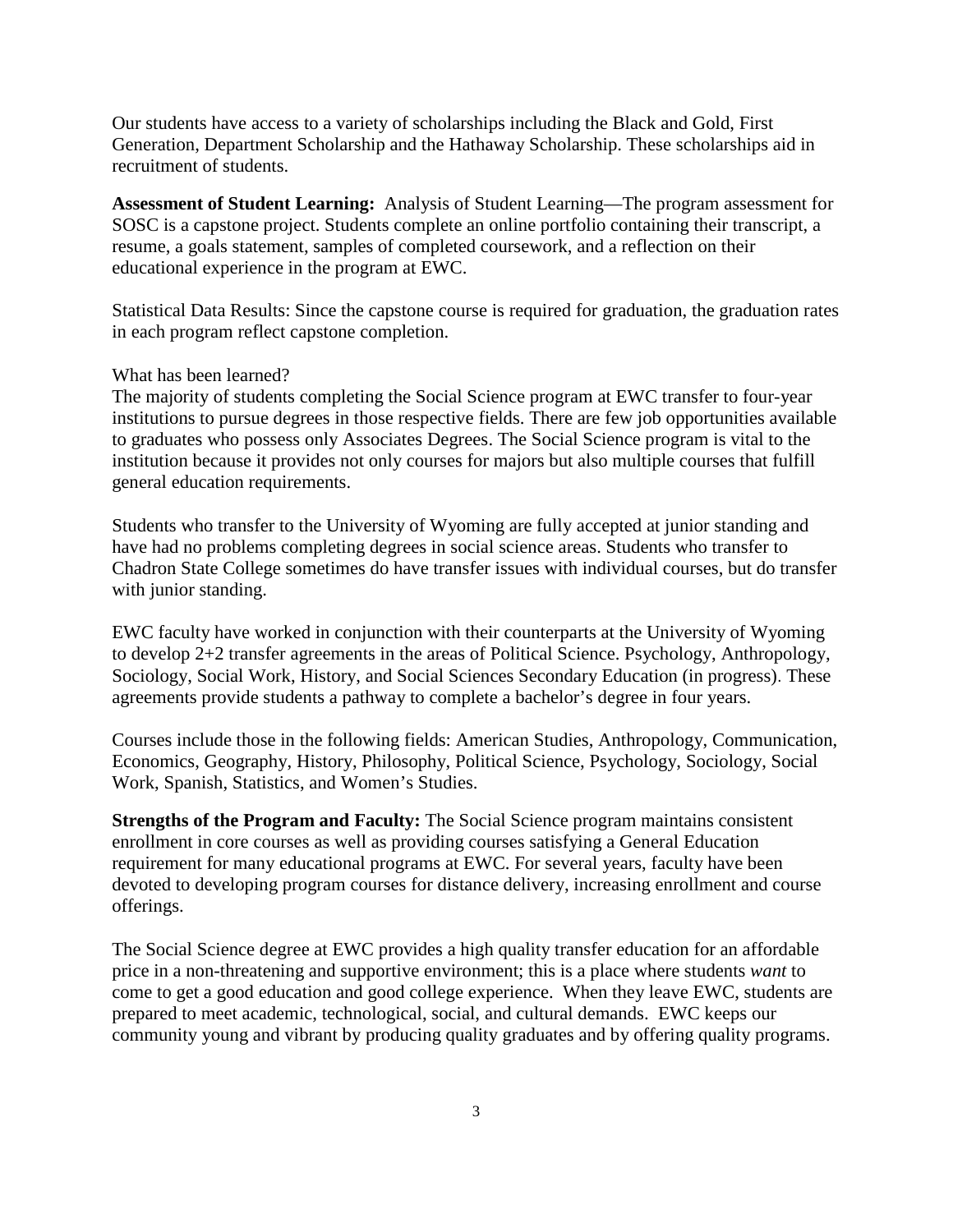The full-time faculty members in the social sciences are well-qualified and well-respected. They have the requisite graduate training and stay current in their fields with graduate course work and conferences.

#### **Part III Recommendations Faculty Recommendations:**

The faculty are concerned about the situation that exists with respect to upper level courses. In psychology and sociology in particular, upper level face to face classes are not successful because of the lack of student enrollment. The faculty has successfully put these courses on-line, but student comments reflect that they are frustrated with the number of classes that are ONLY offered on-line without an in class equivalent.

The faculty are further concerned with the loss of a full-time person in the departments of history and political science. These departments used to have 1.5 faculty dedicated to them; currently there is one full-time faculty member with other vital and core courses being taught by adjuncts. The loss of the faculty position lead to the inability to teach the range of courses needed to keep students at EWC for a full two years, thereby weakening the program. It also leads to the overuse of adjuncts who, while qualified, do not take ownership in these areas nor in the growth or advising of students.

Finally, the lack of consistent raises and below comparator salaries is very concerning. Raises and cost-of-living adjustments have not kept up with the economy. Faculty are among the lowest-paid among the comparators. This makes it difficult to find adjuncts willing to teach as well as be competitive if and when the need arises to fill faculty positions.

#### **Advisory Committee Recommendations:** N/A

#### **Department Chair Recommendations:**

I have read the Instructional Program Review for the Social Sciences Cluster authored by instructors Ellen Creagar, Debbie Ochsner and Jenny Hart and I agree with their view of the current status of the program and their assessment of the future. The Social Science Program represents a cluster of disciplines allowing a student to select a variety of coursework to satisfy Program requirements and, for many other students, General Education requirements. This allows for flexibility and higher level of personal preference in scheduling. Maintaining that flexibility in schedules, course work and modality of learning through campus classes, online, outreach and concurrent education and special topics classes will keep the Program vibrant rather than in a maintenance mode. The addition of the Human Services program will help the department increase enrollment and provides a pathway for students to enter the workforce.

The issue of limited upper level course offerings continues to be concerning for faculty in the Social Sciences Cluster. While I would like to see the department be able to offer more face to face upper level courses I do not see that as an immediate concern at this time. In fact, the alternative online option tends to be the most effective way to address this issue at this time.